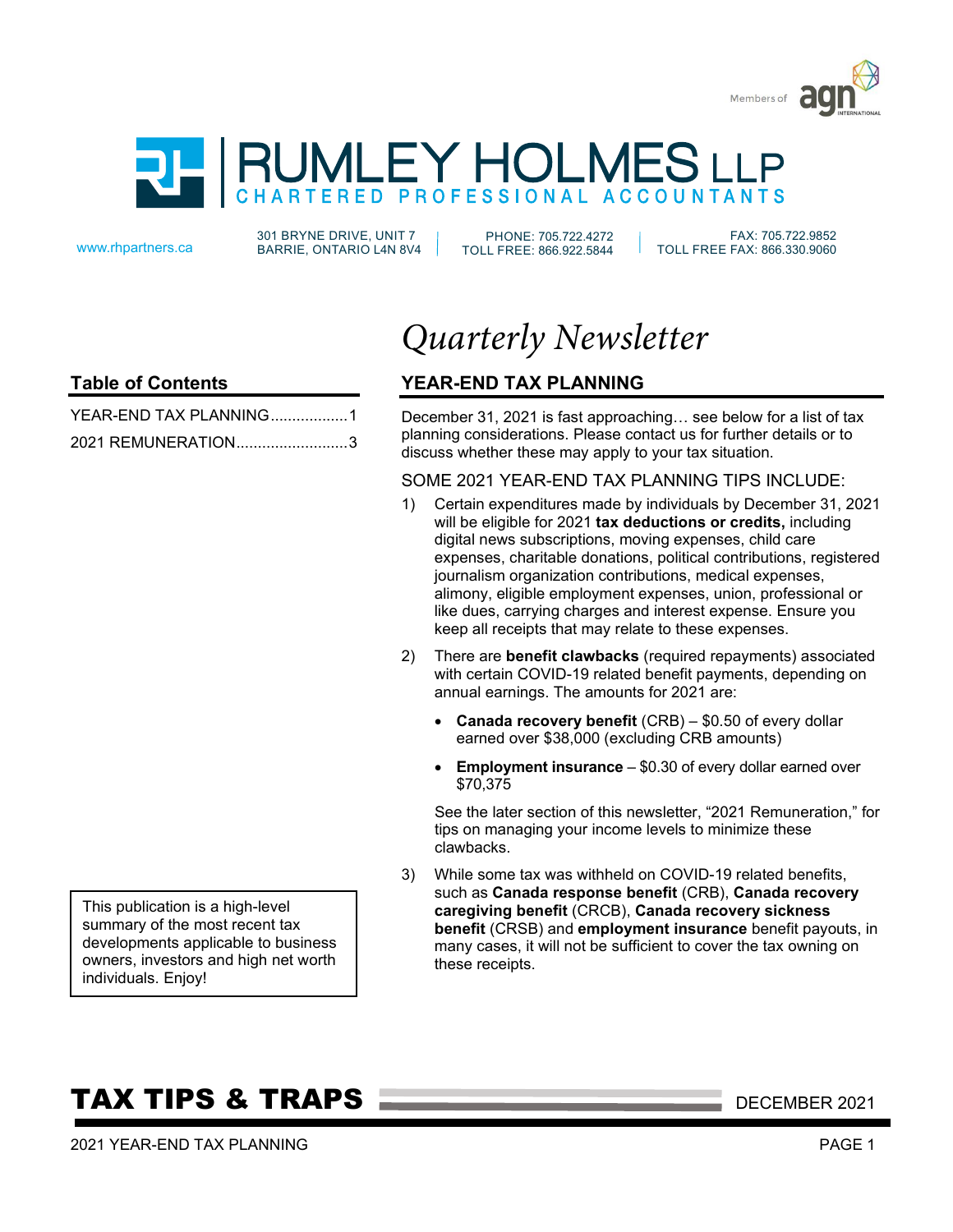- 4) **Some individuals** who received certain COVID-19 benefits in 2020 and whose income was below \$75,000 were effectively provided with a **oneyear extension** to their **personal tax payment deadline**. Individuals who enjoyed this temporary relief should **ensure** that they have the **funds** to **pay** their **2020 and 2021** personal **tax liabilities** when they come due on **April 30, 2022**.
- 5) A senior whose 2021 net income exceeds \$79,845 will lose all, or part, of their **old age security** pension. Senior citizens will also begin to lose their age credit if their net income exceeds \$38,893. Consider limiting income over these amounts, if possible. Another option would be to defer receiving Old Age Security receipts (for up to 60 months) if it would otherwise be eroded due to high-income levels.
- 6) If you own a **business or rental property**, also consider making a **capital asset purchase** by the end of the year. Most capital assets purchased in 2021 will be eligible for an accelerated depreciation deduction. For example, a piece of equipment normally eligible for a 10% deduction in the first year (Class 8) would be entitled to a 30% deduction. This benefit is available even if purchased and made available for use just before year-end.

Some **zero-emission electric vehicles** purchased by businesses may be eligible for a 100% write-off (limited in some cases to the first \$55,000). Alternatively, zero-emission vehicles purchased in 2021 may be eligible for a federal incentive rebate of up to \$5,000.

- 7) Consider **selling non-registered securities**, such as a stock, mutual fund or exchange-traded fund, that has declined in value since it was bought to trigger a capital loss that can offset capital gains in the year. Anti-avoidance rules may apply when selling and buying the same security.
- 8) Consider **restructuring your investment** portfolio to convert non-deductible interest into deductible interest. It may also be possible to convert personal interest expense, such as interest on a house mortgage or personal vehicle, into deductible interest.
- 9) If you have equity investments or loans made to a Canadian small business that has become insolvent or bankrupt, an **allowable business investment loss** (ABIL) may be available. For loans to corporations to be eligible, the borrower must act at arm's length. ABILs can be used to offset income beyond capital gains, such as interest, business or employment income.
- 10) If a **commercial debt** you owe (generally a business loan) has **been forgiven**, special rules apply that may result in additional taxes or other adjustments to the tax return.
- 11) You have until Tuesday, March 1, 2022, to make tax-deductible **registered retirement savings plan** (RRSP) contributions for the 2021 year. This may also assist in managing income for the year to avoid a clawback of Canada recovery benefit (CRB) payouts. Also, consider the higher income earning individual contributing to their spouse's RRSP via a "spousal RRSP" for greater tax savings.
- 12) Individuals 18 years of age and older may deposit up to \$6,000 into a **tax-free savings account** in 2021. An additional \$6,000 may be contributed starting on January 1, 2022. Consider a catch-up contribution if you have not contributed the maximum amounts for prior years. An individual's contribution room can be found online on CRA's My Account.
- 13) A **Canada education savings grant** for registered education savings plan (RESP) contributions equal to 20% of annual contributions for children (maximum \$500 per child per year) is available. In addition, lower-income families may be eligible to receive a Canada Learning Bond.
- 14) A **registered disability savings plan** (RDSP) may be established for a person who is under the age of 60 and eligible for the disability tax credit. Non-deductible contributions to a lifetime maximum of \$200,000 are permitted. Grants, bonds and investment income earned in the plan are included in the beneficiary's income when paid out of the RDSP.
- 15) **Canada pension plan** (CPP) receipts may be **split** between spouses aged 65 or over (application to CRA is required). Also, it may be advantageous to apply to receive CPP early (age 60-65) or late (age 65-70).

# **TAX TIPS & TRAPS DECEMBER 2021**

2021 YEAR-END TAX PLANNING PAGE 2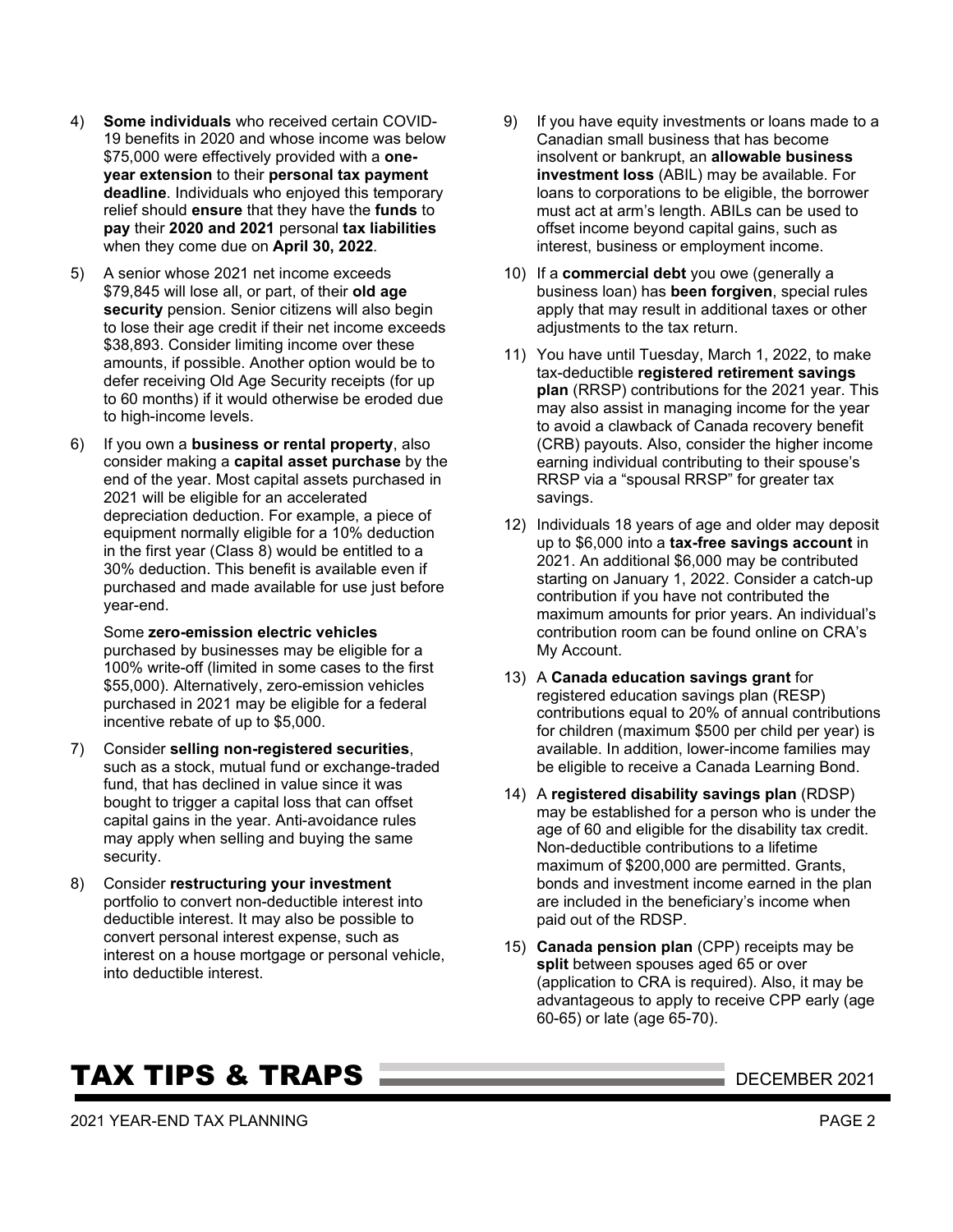16) Are you a **U.S. resident, citizen or green card holder**? Consider U.S. filing obligations with regards to income and financial asset holdings. Filing obligations may also apply if you were born in the U.S.

Information exchange agreements have increased the flow of information between CRA and the IRS. Collection agreements enable CRA to collect amounts on behalf of the IRS.

17) If income, forms or elections have been missed in the past, a **voluntary disclosure** to CRA may be available to avoid penalties.

#### 2021 REMUNERATION

Higher personal income levels are taxed at higher personal rates, while lower levels are taxed at lower rates. Therefore, individuals may want to, where possible, adjust income out of high-income years and into low-income years. This is particularly useful if the taxpayer is expecting a large fluctuation in income due to, for example, an impending

- maternity/paternity leave;
- large bonus/dividend; or
- sale of a company or investment assets.

In addition to increases in marginal tax rates, individuals should consider other costs of additional income. For example, an individual with a child may receive reduced Canada child benefit (CCB) payments. Likewise, excessive personal income may reduce receipts of OAS, GIS, GST/HST credit and other provincial/ territorial programs.

There are a variety of ways to smooth income over several years to ensure an individual is maximizing access to the lowest marginal tax rates. For example,

- Taking more, or less, earnings out of the company (in respect of owner-managed companies).
- Realizing investments with a capital gain/loss.
- Deciding whether to claim RRSP contributions made in the current year or carry forward the contributions.
- Withdrawing funds from an RRSP to increase income. However, care should be given to the loss in the RRSP room based on the withdrawal.
- Deciding on whether or not to claim CCA on assets used to earn rental/business income.

# **TAX TIPS & TRAPS DECEMBER 2021**

2021 YEAR-END TAX PLANNING PAGE 3

Dividends paid out to shareholders of a corporation that do not "meaningfully contribute" to the business may result in higher taxes due to the "tax on split income" rules.

Year-end planning considerations not specifically related to changes in income levels and marginal tax rates include:

1) **Corporate earnings** in excess of personal requirements could be **left in the company** to obtain a tax deferral (the personal tax is paid when cash is withdrawn from the company).

The effect on the "qualified small business corporation" status should be reviewed before selling the shares where large amounts of capital have accumulated. In addition, changes that may limit access to the small business deduction where significant corporate passive investment income is earned should be reviewed.

- 2) If dividends are paid out of a struggling business with a tax debt that cannot be paid, the recipient could be held **liable for a portion of the corporation's tax debt**, not exceeding the value of the dividend (Section 160 assessments).
- 3) Year-end **bonuses** can affect the business' **Canada emergency wage subsidy** (CEWS) and **Canada recovery hiring program** (CRHP) and the recipient's **Canada recovery benefit** (CRB). If the bonus partially relates to a claim period, it could increase entitlement to CEWS or CRHP. On the other hand, it could clawback your CRB claim if it pushes your annual net income (excluding CRB) above \$38,000.
- 4) Individuals that wish to contribute to the **CPP or an RRSP** may require a salary to generate "earned income." RRSP contribution room increases by 18% of the previous years' "earned income" up to a yearly prescribed maximum (\$27,830 for 2021; \$29,210 for 2022).
- 5) Dividend income, as opposed to a salary, will reduce an individual's cumulative **net investment loss** balance, thereby potentially providing greater access to the capital gain exemption.
- 6) Consider paying taxable dividends to obtain a refund from the "**refundable dividend tax on hand**" account in the corporation. The refund amount may be restricted if "eligible" dividends are paid. Eligible dividends are subject to lower personal tax rates.